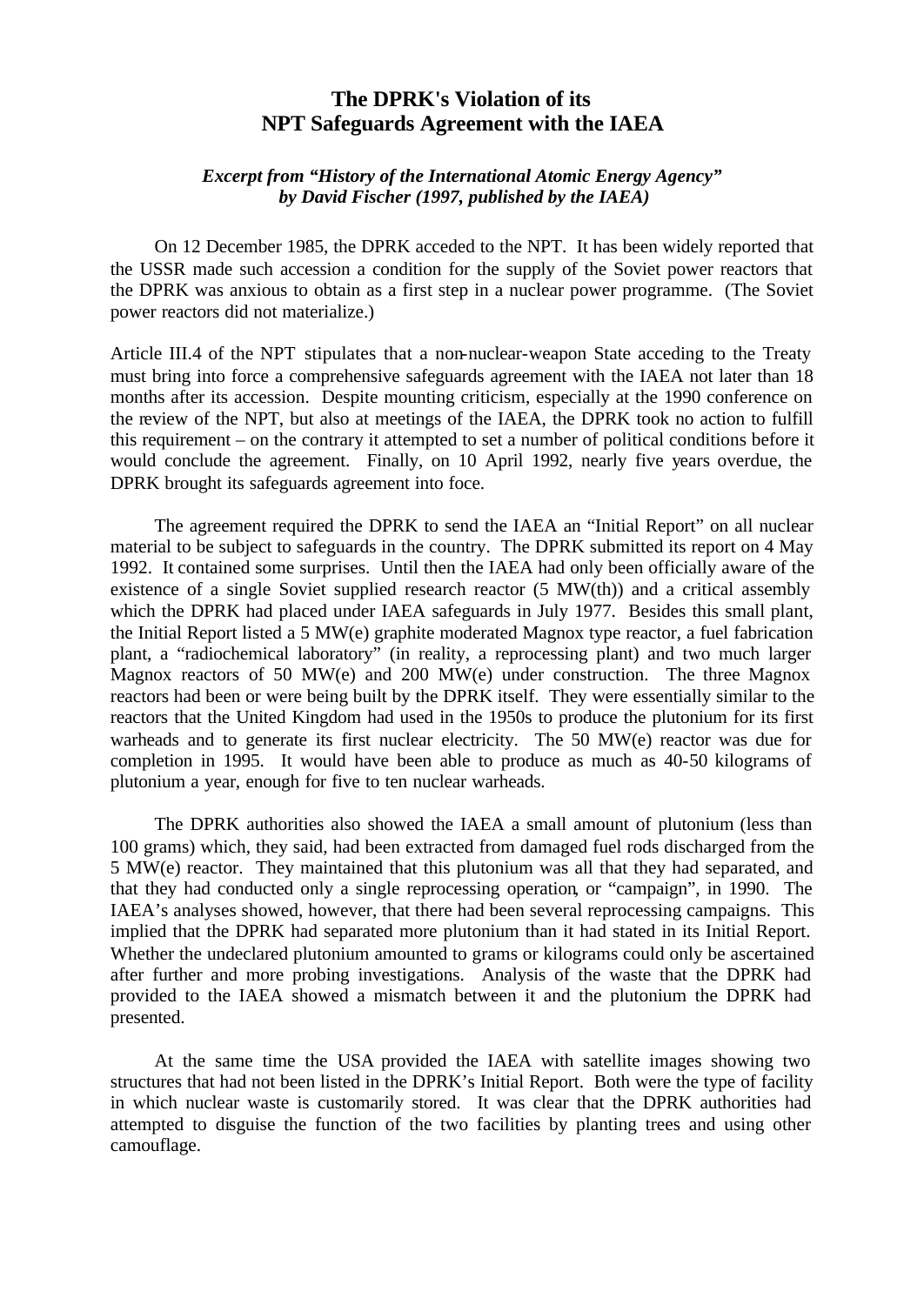If the IAEA was able to measure and analyse any nuclear waste that might be in these facilities, the analysis could shed more light on the question of how much plutonium the DPRK had actually separated. Accordingly, the IAEA asked to visit the two facilities; the DPRK refused on the grounds that the buildings were military installations. Director General Blix then formally demanded a "special inspection", a demand that was promptly rejected. On 25 February 1993, the Board formally endorsed Blix's request and set a term of three months for the DPRK to comply. On 12 March 1993, the DPRK responded, giving notice that it intended to withdraw from the NPT. On 1 April 1993, the Board found that the DPRK was in breach of its safeguards agreement and reported the breach to the Security Council which, on 11 May, by a vote of 13 in favour, none against and two abstentions (China and Pakistan) decided "to invite" the DPRK to fulfill its obligations under its safeguards agreement.

On 11 June 1993, one day before its notice of withdrawal from the NPT was due to take effect, the USA persuaded the DPRK to suspend the "effectuation" of its withdrawal and to accept normal IAEA inspection of the seven sites it had declared in the Initial Report. But during the remainder of 1993 and the first half of 1994 the DPRK continued to frustrate and harass IAEA inspections. In 1994, the IAEA proposed that when the irradiated fuel from the 5MW(e) reactor was discharged it should be done in a way that would permit the IAEA to verify the history of the reactor core and thereby help solve the question whether the DPRK had separated more plutonium than it had declared. In May 1994, the DPRK rejected the IAEA's proposal and hastily discharged the fuel in such an unstructured way as to make any historical analysis of the core virtually impossible.

On 10 June 1994, the IAEA Board of Governors decided to suspend all IAEA technical assistance to the DPRK. The latter responded on 13 June by giving notice of its withdrawal from the Agency. On 16 June 1994, the USA proposed that the Security Council should impose a series of increasingly onerous sanctions on the DPRK. The DPRK repeated an earlier warning that sanctions would mean war. The USA declared that it would not be deterred by threats. Tension mounted.

At this stage – on 17 June 1994 – former President Jimmy Carter stepped in and went to Pyongyang to discuss the crisis with Kim Il Sung himself. Carter came back with conciliatory messages. If the USA was prepared to meet the DPRK on certain points (e.g. diplomatic recognition, an assurance that the USA would not attack the DPRK and access to US nuclear power technology), the DPRK would be prepared to refrain from refueling the operating reactor and to refrain from reprocessing the spent fuel, perhaps stop the construction of the larger reactors, and allow the IAEA to keep its inspectors in the DPRK. Hardly had the USA responded to this overture by resuming high level discussions with the Government of the DPRK when the latter announced that Kim Il Sung was dead.

On 5 August 1994, "high level talks" reopened in Geneva and on 18 October the two delegations announced that they had been able to concur in a so-called "Agreed Framework", which they signed three days later. On 4 November 1994, the Security Council asked the IAEA to carry out the tasks assigned to it in the "Agreed Framework" and on 11 November 1994, the IAEA Board authorized the Director General to do so.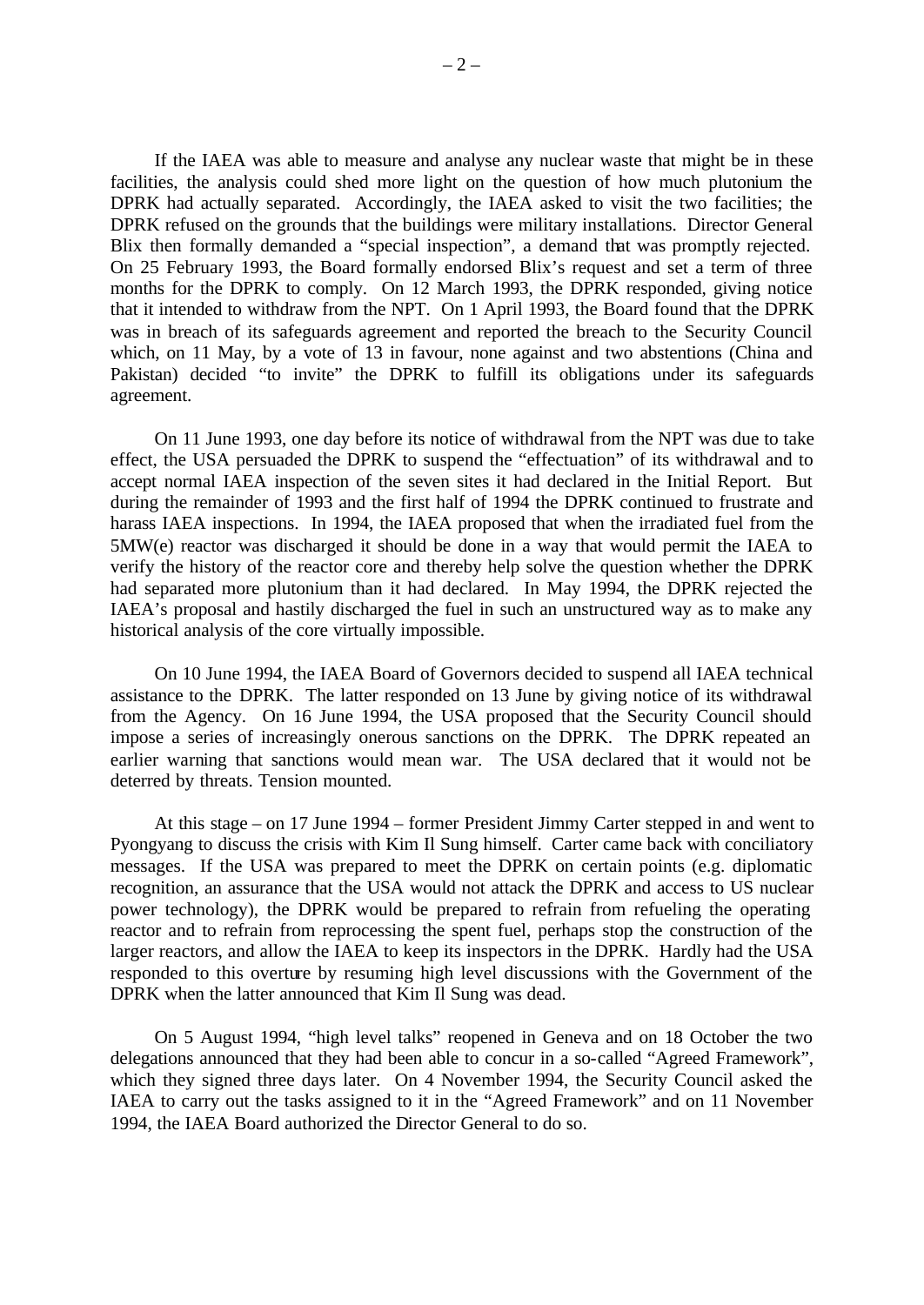Under the "Agreed Framework":

- The DPRK would freeze its existing nuclear programme and accept international verification of all existing plants;
- The IAEA would verify compliance with the freeze and would continue to inspect "unfrozen" activities;
- The DPRK would eventually dismantle all the "frozen" plants;
- The two governments would seek methods of storing the fuel from the 5 MW(e) reactor and disposing of it in a way that "does not involve reprocessing" in the DPRK;
- The USA would put together an international consortium to arrange financing (\$4 billion) for and the supply of two 1000 MW(e) light water reactors;<sup>150</sup>
- Dismantling of the DPRK's plants would be completed "when the LWR project is completed" (target date: 2003);
- The USA would arrange for the supply of heavy oil to "offset the energy foregone due to the freeze" of the DPRK's graphite moderated reactors;
- Both nations would ease trade restrictions and move toward establishing diplomatic relations;
- The USA would provide formal assurances to the DPRK "against the threat of use of nuclear weapons by the USA";
- The DPRK would "consistently take steps" to implement the North-South Korean agreement on denuclearizing the peninsula;
- The DRPK would remain party to the NPT and "would allow implementation of its safeguards agreement under the Treaty";
- When a significant portion of the light water reactor project was completed, but "before delivery of key nuclear components", the DPRK "will come into full compliance with its safeguards agreement… including taking all steps that may be deemed necessary by the IAEA, following consultations with the Agency with regard to verifying the accuracy and completeness of [the DPRK's] Initial Report on all nuclear material in [the DPRK]."

It should also be noted there was no mention in the "Agreed Framework" of the DPRK rejoining the IAEA.

The framework stipulated that a US-led consortium would finance the light water reactors. It was later reported that more than \$2 billion of the estimated \$4 billion cost of the reactors would be borne by the Republic of Korea, which would also provide the plants. Most of the remaining costs would be borne by Japan and the USA; other Western States would contribute minor shares.

It will be noted that full implementation of the "Agreed Framework" would require at least ten years. Inspection of the two suspect waste storage facilities and full DPRK compliance with its safeguards agreement would not take place until a significant portion of the light water reactor project had been completed. This was interpreted as meaning that, in practice, at least five to seven years would elapse before the IAEA could have access to the waste stores, as well as to any other location or information needed for verifying the completeness and correctness of the DPRK's initial declaration.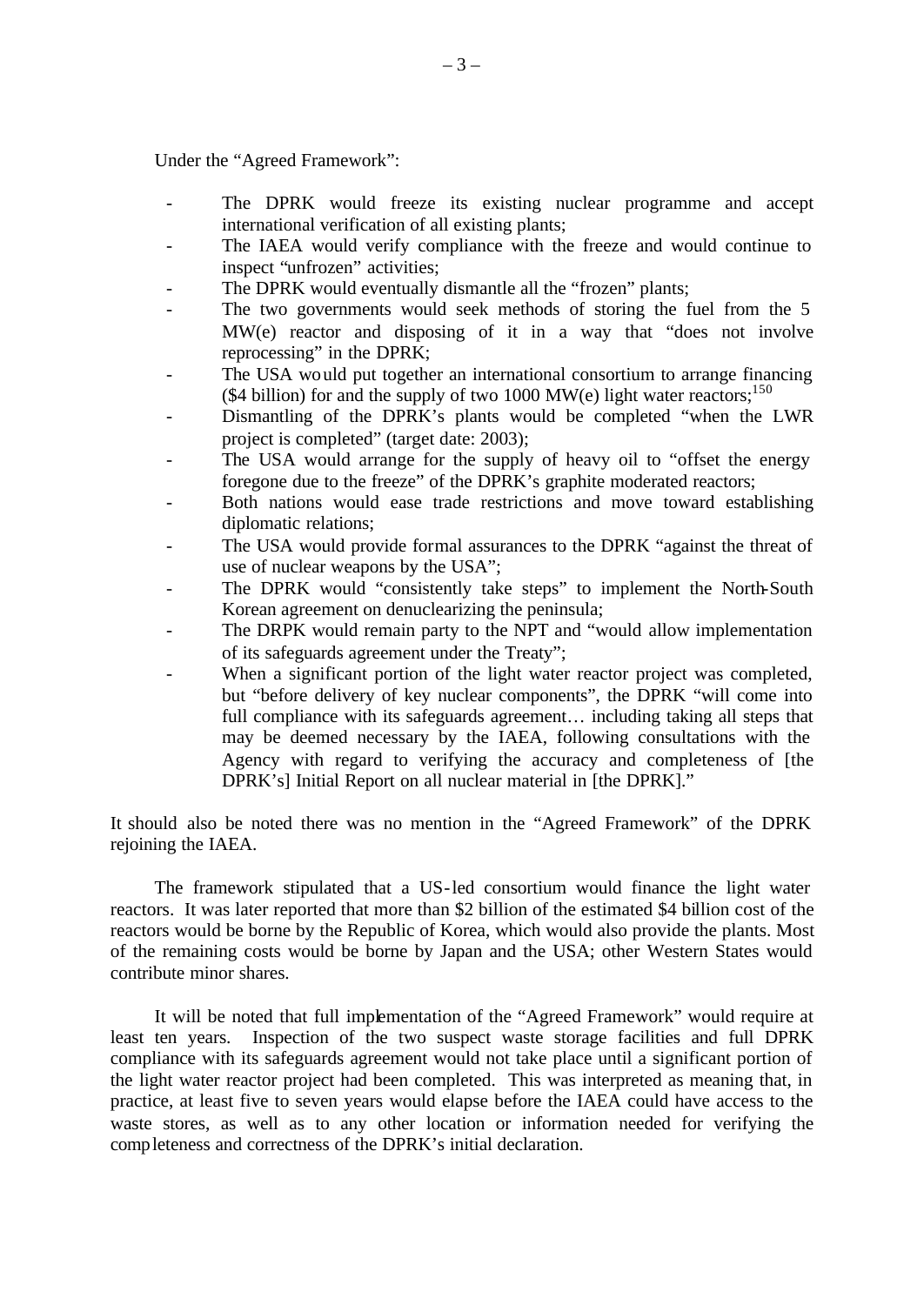In most of the world the "Agreed Framework" was greeted with a sigh of relief. The danger of a second Korean war had been averted. The Republic of Korea and the DPRK would establish technical co-operation at all levels, opening up the reclusive North to engineers and technicians from abroad. Supporters of the Framework maintained that it was not based in any way on trust; that it would be most strictly verified and that if the DPRK were to deviate in any way from its terms all commitments for the supply of nuclear technology and fuel oil and the establishment of diplomatic relations would immediately lapse. The light water reactors would also make the DPRK dependent on supplies of foreign (low enriched) nuclear fuel for a large part of its electricity production.

There was, however, some sharp criticism in the USA. Critics alleged that the DPRK had negotiated by far the better deal, including 2000 MW(e) of modern nuclear power reactors, a substantial quantity of fuel oil and progress towards diplomatic recognition in return for stopping to do something that it should not have done in the first place and scrapping some obsolete nuclear plant, and that it would encourage other States to follow the DPRK's example. But no one seemed able to come forward with a credible alternative and, in the end, most of the critics seemed reluctantly to accept it.

The IAEA itself was clearly not happy that there would be a delay of at least five years before it could be assured of full implementation of the DPRK's safeguards agreement and, in particular, before it could inspect the two suspect sites and fully verify the DPRK's Initial Report. The main cause of the lengthy and frustrating dispute had been the IAEA's first attempt to exercise its right to carry out a "special inspection" at an undeclared location and the DPRK's prompt rejection of the IAEA's request. The IAEA's rights of inspection had hardly been strengthened by the "Agreed Framework". And what was the IAEA likely to find when it is finally allowed to inspect the two facilities?

But if the "Agreed Framework" had, in fact, persuaded the DPRK to abandon a nuclear weapon programme, and if the concessions made had averted a proliferation chain reaction in North East Asia, the price seemed worth those concessions.

The IAEA had come in for much criticism for its failure to detect Saddam Hussein's secret nuclear weapon programme. It had since re-examined its safeguards system and by mid-1997 introduced a series of major changes. In the DPRK, several of the IAEA's new approaches had been successfully put to the test:

Using sophisticated analytical techniques, the IAEA had detected a mismatch between the plutonium that the DPR presented to it as products or in waste. This led the IAEA to conclude that the DPRK had understated the amount of plutonium it had separated.

The IAEA's Board of Governors had formally reaffirmed the IAEA's right, in the context of comprehensive safeguards agreements, to carry out special inspections at undeclared locations. The DPRK's rejection of such inspections deepened suspicions of its programme (but so far the DPRK had successfully resisted any special inspection of an undeclared site – or such a special inspection at any site).